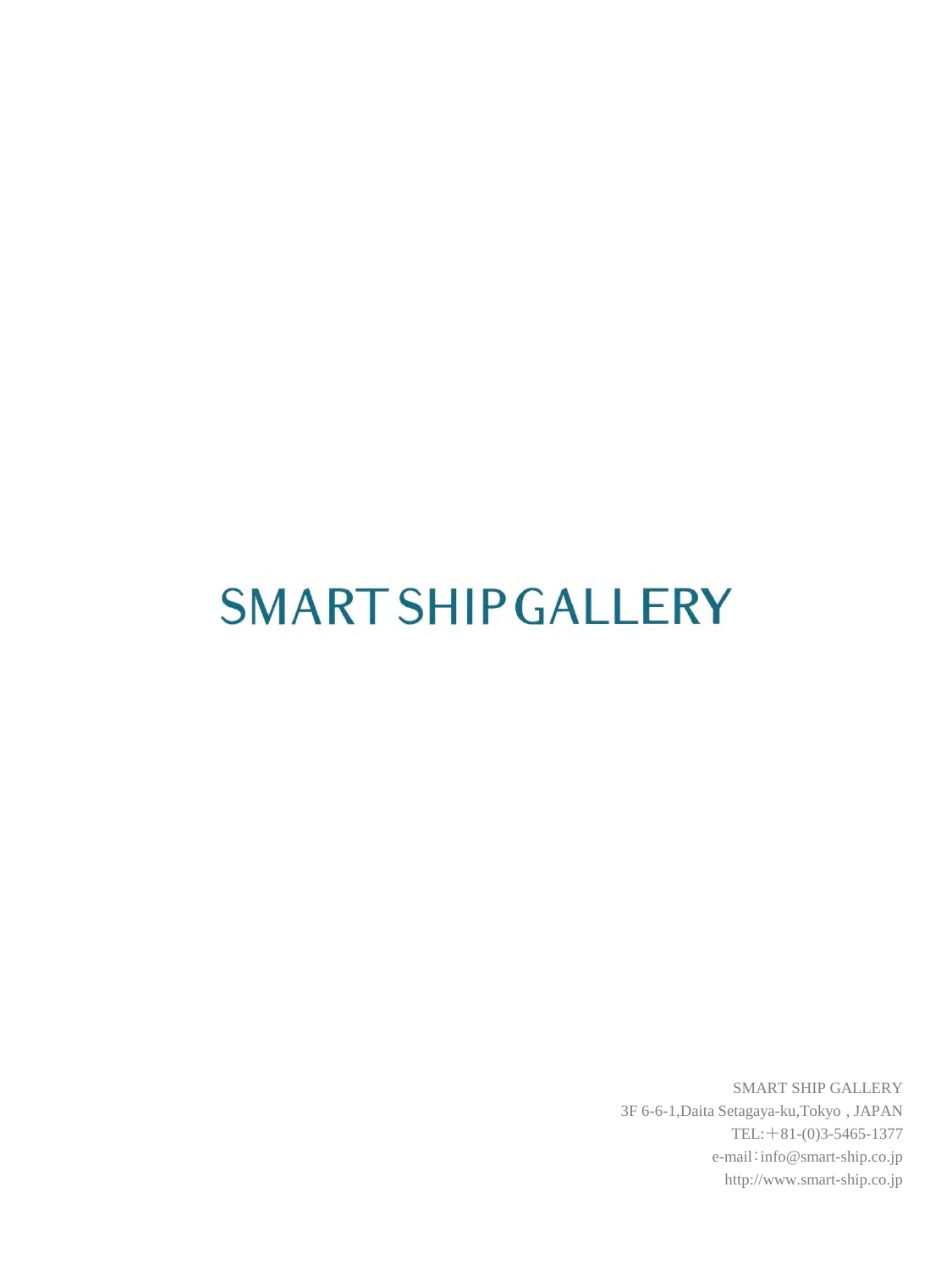







#### EXHIBITION

- 2021 KAZ.NAKAMURA -PEOPLE IN MANHATTAN-
- 2021 YUKO KURIHARA EXHIBITION HARVEST
- 2020 Yu Uchida Exhibition -Bon Voyage-
- 2019 KAO KAO PANDA & Soda Ko EXHIBITION
- 2018 Yu Uchida Exhibition ENDLESS SUMMER -
- 2018 -TORI- 47都道府県鳥 By Henki Leung
- 2018 JUNICHI Solo exhibition 「いきもの、いのちのかたち展]
- 2017 KAO KAO PANDA & Soda Ko EXHIBITION
- 2017 RIO UMEZAWA ART EXHIBITION
- 2016 KUMIKO TAMURA EXHIBITION
- 2016 KENJIRO KAWAHARA EXHIBITION Birdwatching-
- 2015 SAYUMI FUKUSHIMA
- 2015 Hibiki Kobayashi EXHIBITION tribe
- 2014 Airside Nippon Zoo
- 2014 Herbie Yamaguchi EXHIBITION
- 2014 GOMA ART EXHIBITION
- 2013 RIO ART EXHIBITION ~ Biodiversity
- 2013 Yukihito Masuura EXHIBITION ~KHAOS
- 2013 JUNICHI ART EXHIBITION ーLOVES-
- 2013 MACOPURI EXHIBITION
- 2012 Hello Nippon,We are Airside Nippon! Airside EXHIBITION
- 2012 Yukihito Masuura EXHIBITION

## **SMART SHIP GALLERY**